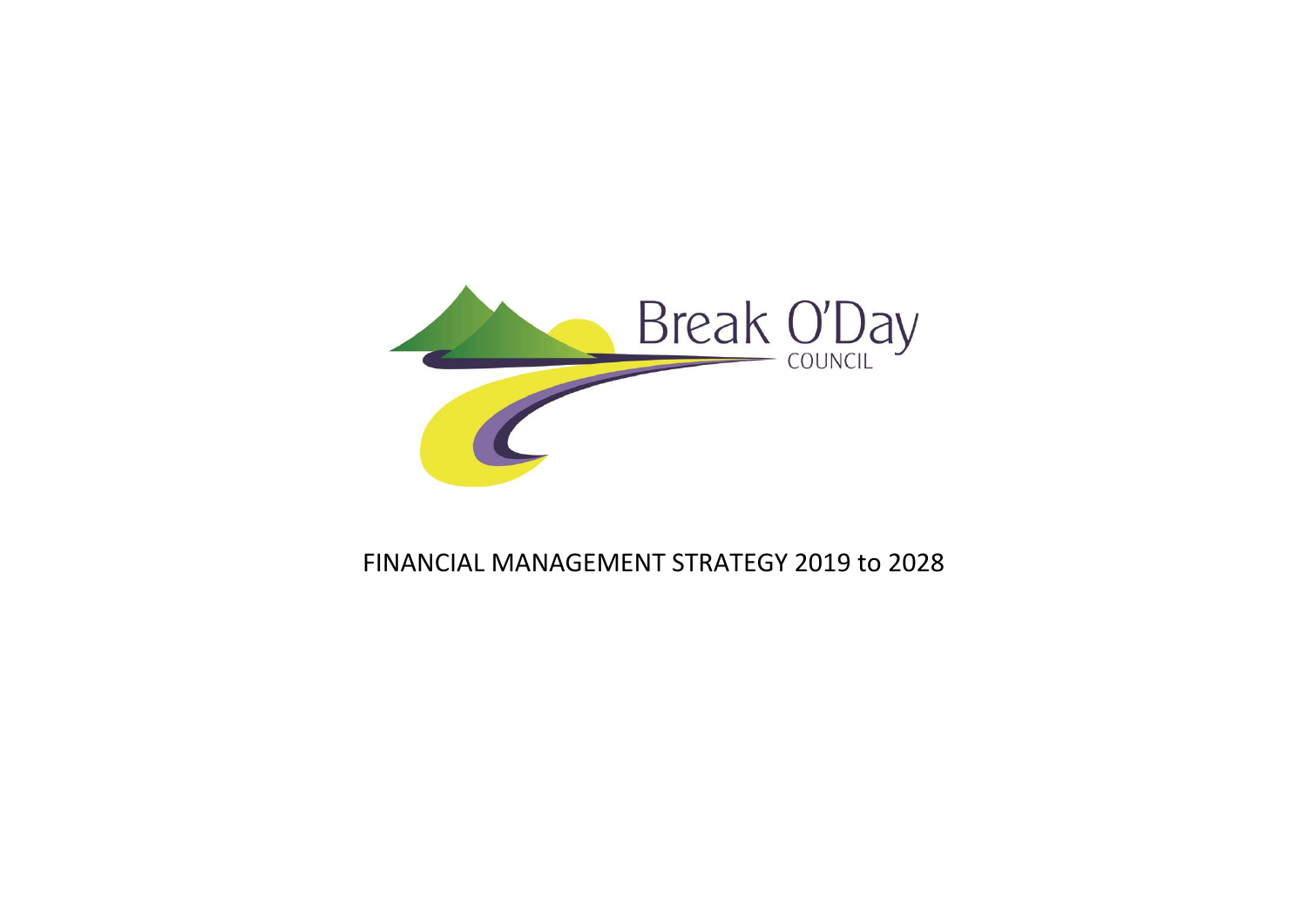### Purpose and Intent

The Financial Management Strategy (FMS) has been prepared in accordance with Section 70A of the Local Government Act 1993 to guide Council in its financial decision making.

The FMS integrates with the overarching Break O'Day Council Strategic Plan 2017-2027 which provides a broader understanding of Council's role in achieving the strategic vision having regard to Fiscal Responsibility as well as Infrastructure and Services. The Plan defines Council and Community Roles::

| We will                                   | <b>COUNCIL ROLE</b>                                                                                                                                                                                                    | <b>COMMUNITY ROLE</b>                                                                                                                                                                                                                     |
|-------------------------------------------|------------------------------------------------------------------------------------------------------------------------------------------------------------------------------------------------------------------------|-------------------------------------------------------------------------------------------------------------------------------------------------------------------------------------------------------------------------------------------|
| Infrastructure and<br>services<br>We will | plan, deliver and maintain quality infrastructure<br>and services.<br>strive to deliver excellent customer service and<br>promote Break O'Day as a desired destination.                                                | plan and provide community facilities and<br>services in partnership with Council for our<br>community.                                                                                                                                   |
| <b>Fiscal Responsibility</b><br>We will   | work within a culture of financial sustainability<br>focusing on securing outside funding, spending<br>wisely and being fair to all.<br>recognise the limitations of resources and the<br>community's capacity to pay. | be mindful that every request has an<br>impact on finances and that difficult<br>decisions need to be made to ensure the<br>best outcome for all.<br>be prepared to pay for additional services<br>and infrastructure that are requested. |

The FMS has been prepared with the following key principles in mind. Break O'Day Council will:

- $\triangleright$  Manage its finances on behalf of its community in a responsible and sustainable manner and identifying opportunities to diversify revenue sources
- Maintain its community wealth in a manner where the wealth enjoyed by today's generation may also be enjoyed by tomorrow's generation

Break O'Day Council Financial Management Strategy **Page 2**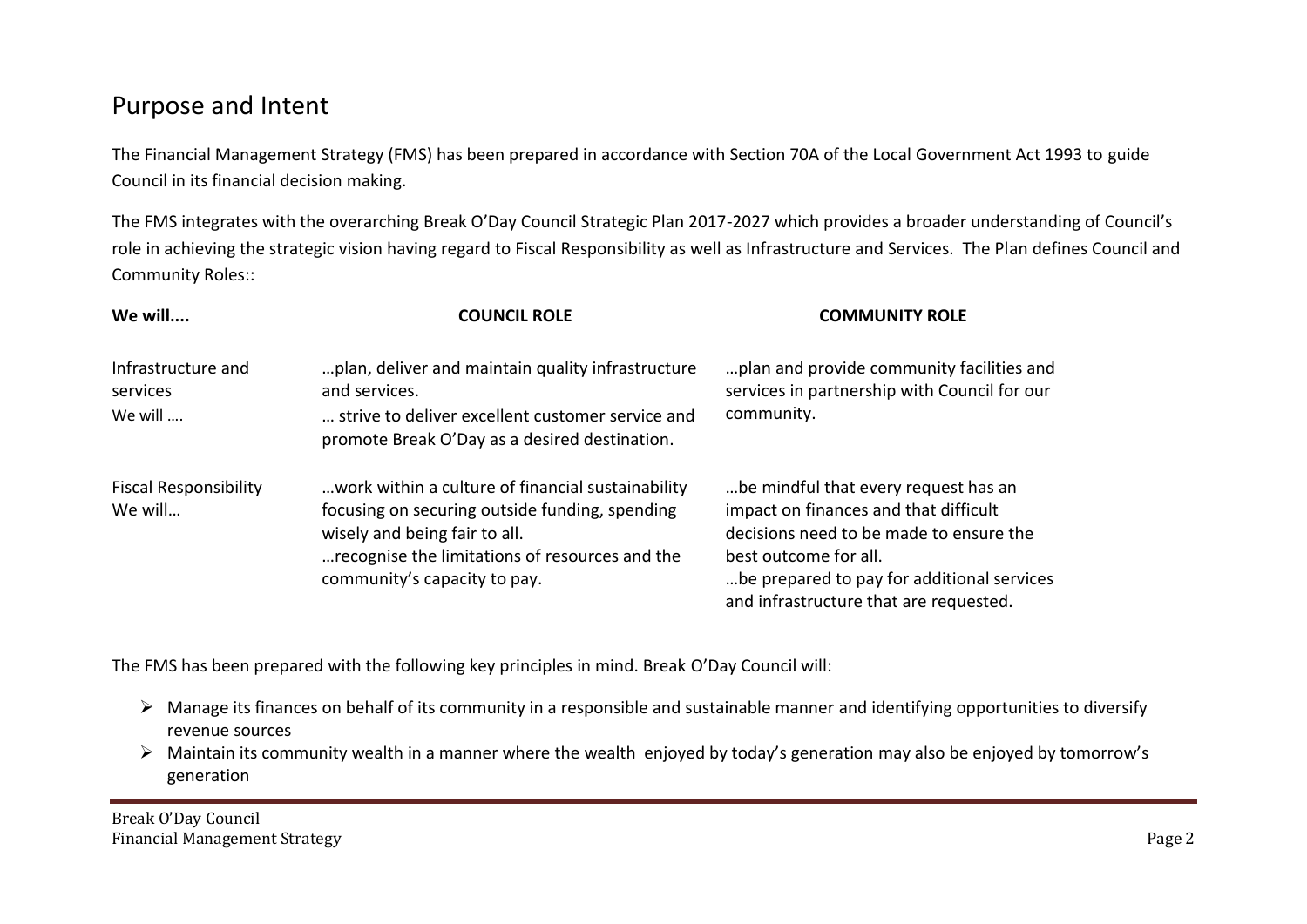- $\triangleright$  Apply a user pays principle where appropriate, while taking into account any community service obligation
- $\triangleright$  Manage its financial position with an ability to recover from unanticipated events and to absorb the potential volatility inherent in revenues and expenses
- $\triangleright$  Manage its Long Term Financial Plan (LTFP) to retain an underlying surplus
- $\triangleright$  Manage the FMS in keeping with the Strategic Plan

These principles, in addition to the 'Rates and Charges' policy, are key considerations in preparation of Council's annual budget, LTFP and Asset Management Plans (AMP).

The LTFP will be prepared using Council's forecast information at the time of preparation for a period of ten years. The Asset Management Plans determine the projected spend on capital renewals and new/upgraded assets that are integrated into the LTFP. Revenues and Expenditure in the LTFP will not be indexed with inflation and will be stated in today's values.

### OBJECTIVE

The Council is seeking to move beyond 'financial sustainability' to a position of 'financial comfort' by 2024/2025. Financial comfort is considered to be a position where Council has an underlying ongoing annual surplus of \$500,000 providing Council with the flexibility to initiate activities and services within the Break O'Day area which facilitates the growth of the population and local economy or progress objectives of the Strategic Plan

### GENERAL UNDERLYING PRINCIPLES AND DIRECTIONS

The vision for the future can be achieved by pursuing a range of key directions which contribute to the underlying objective of achieving financial comfort.

- 1. **Collective Action Model**  shared projects and services with other Councils (Northern Region Shared Services program), Government agencies and the private sector.
- 2. **Diversify revenue** through commercial activities and delivering services aligned with Council's core competencies.
- 3. **Expand the rate base** through economic development activities and support of the business community, including unlocking state owned land (excluding state reserves and national parks) for commercial activities and potentially adjusting the municipal area as part of an overall boundary consideration.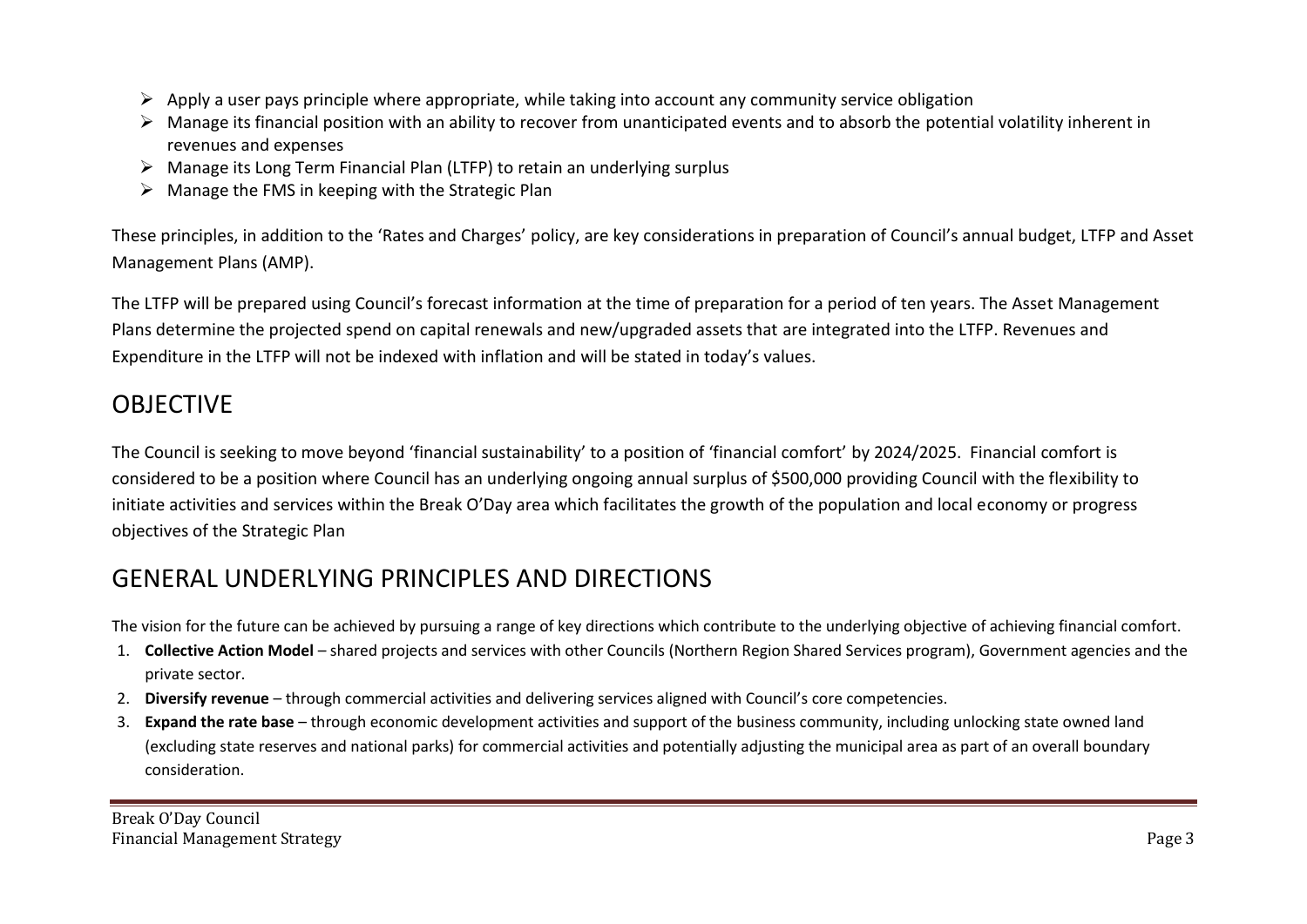- 4. **Identify and secure new sources of revenue** reduce impact on ratepayers by seeking alternative revenue options.
- 5. **Boundary and service delivery logic** service delivery is not determined by Council boundaries but by efficiency, logic and Council priorities.
- 6. **Maximise grant revenue**  actively pursue grant funding opportunities for Council priorities and capital projects identified in Council budget, Annual and/or Strategic Plan
- 7. **Identify operational savings**  through reviews of service delivery and procurement to identify cost and/or labour efficiencies.
- 8. **Tender for internal and external infrastructure projects (eg for state agencies) -** to enhance economies of scale and maximise plant utilisation.
- 9. **Address underutilised capacity and skills –** identify opportunities to take advantage of unused resources, both within and external to the municipality.

In pursuing the identified strategies, it is important that the actions and decisions of the Council are guided by well-established and agreed principles.

- 1. **Competition is okay** work with and support existing businesses to ensure no long-term negative impact on them whilst supporting new growth
- 2. **Profit is acceptable** whatever is taken on or outsourced occurs on a full cost recovery basis plus a 'profit' margin
- 3. **Asset use maximised** resources can be developed for commercial purposes or to increase the rate base.
- 4. **Outcomes must be quantified** measurement processes must be established to quantify the savings achieved or the 'profit' derived from a change
- 5. **Non-quantifiable benefits** can be considered provided there is no significant negative quantifiable outcome.

# PRINCIPLES, STRATEGIES & TARGETS - INCOMINGS

### General Rates

- $\triangleright$  General rates are taxation for the purposes of local government rather than a fee for service. It is the revenue source that Council has the greatest influence over when determining the annual budget. Council will ensure that it raises the revenue required to meet expenditure obligations in an efficient and equitable manner.
- Council's general rates will be established in the annual budget process in line with the 'Rates and Charges' policy. The objective is to maintain a sustainable rates system that provides revenue and stability and supports a balanced budget to avoid placing the burden of current expenditure on future generations; and ensuring that all councillors and staff work together and have a consistent understanding of the Council's long term revenue goals.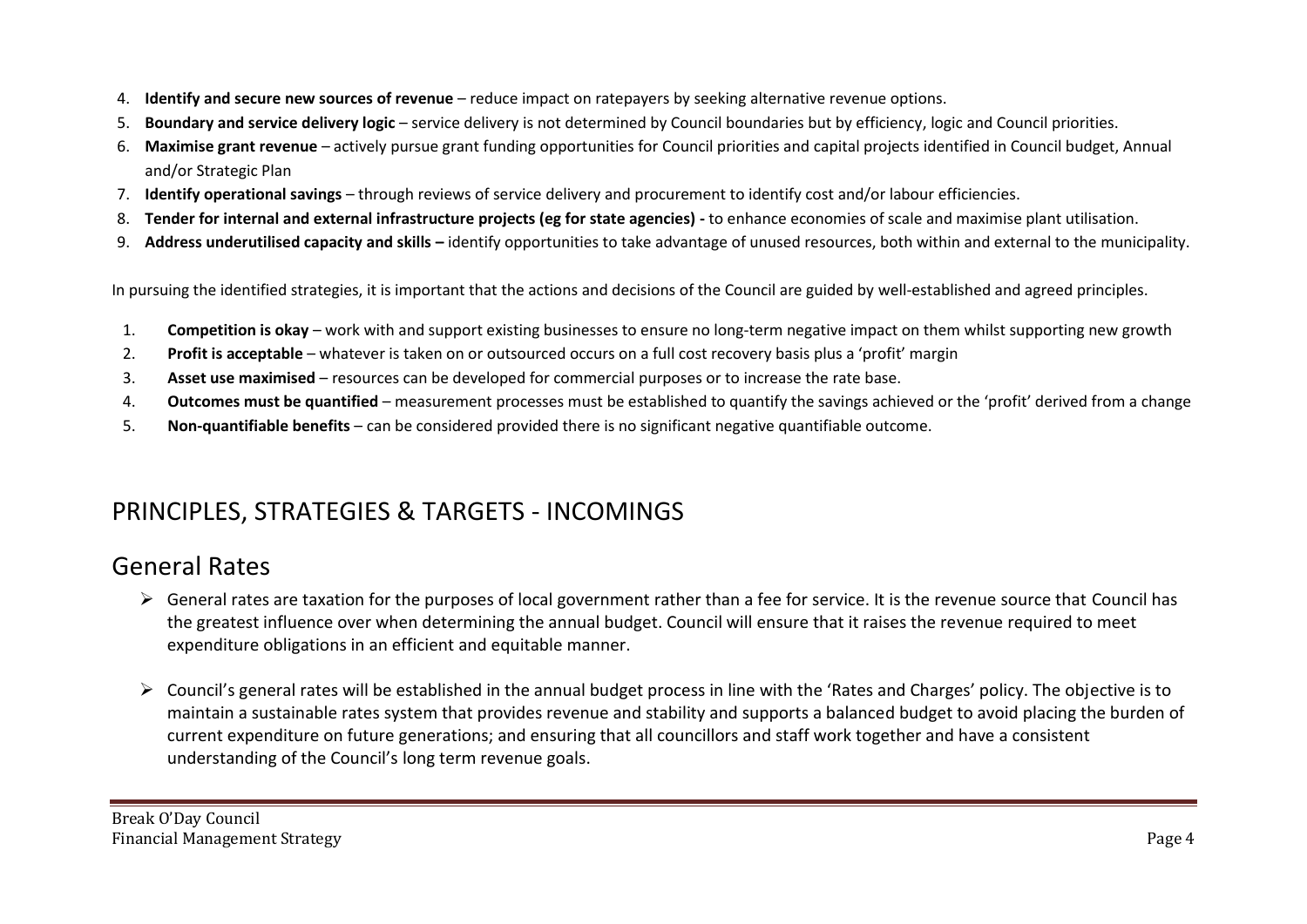- $\triangleright$  The general rates will be levied based on a property's Assessed Annual Value (AAV) as determined by the Tasmanian Valuer General; AAV generally reflects a rate payer's capacity to pay.
- $\triangleright$  General rates will be increased annually in line with inflation to ensure that the primary source of funding in the LTFP is not diminished and that Council is keeping pace with meeting the cost of providing services to the community.

## Service Charges

- $\triangleright$  Service charges will be regarded as a fee for service. The aim with service charges is to set the charge to match the cost of service provision associated with the charge.
- $\triangleright$  Fire levies are set by the Tasmanian State Government with Council acting as an agent for collection.

#### User Fees

- $\triangleright$  User fees and charges are for use of council goods and services. Generally, it is the intent that fees and charges are increased annually in small increments rather than large intermittent increases, commensurate with CPI increases.
- $\triangleright$  Where applicable, service provision will be at full cost recovery with an appropriate margin for which reflects normal commercial practices

### Other Revenue

- $\triangleright$  The main source of other revenue is the Financial Assistance Grants received from the Commonwealth Government.
- $\triangleright$  Other revenue is primarily distributions from Council's investment in Tas Water. Revenue is in line with Tas Water's current Corporate Plan. This is based on Council's existing ownership interest.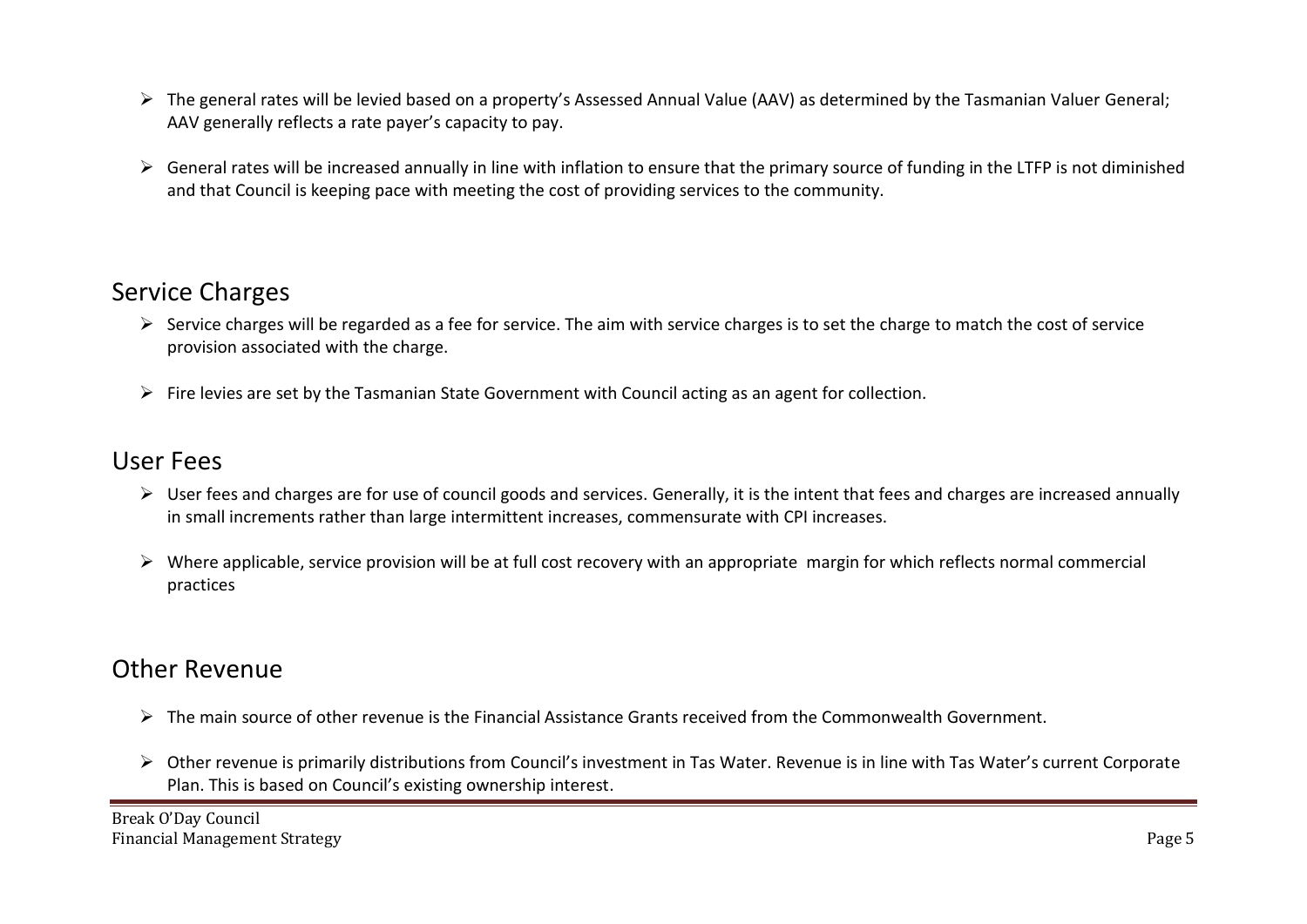## PRINCIPLES, STRATEGIES & TARGETS - OUTGOINGS

## Operating Expenditure

The operational expenditure of Council covers a wide range of services in the functions of Administration, Roads Streets and Bridges, Health and Community Services, Land Use Planning and Building, Recreation and Culture and Unallocated and Unclassified. Council will determine the level and range of services it provides to the community and approve funding of these services in the annual budget process.

#### Depreciation and Amortisation

- $\triangleright$  Depreciation recognises the allocation of the value of an asset over its useful life. Management will make informed assumptions regarding the value of assets and the period of time the assets will provide services to the community. External specialists will be used for valuation services as deemed appropriate.
- $\triangleright$  The depreciation charged on an annual basis is reflective of the services being provided to the residents in that year.
- $\triangleright$  The value of depreciation as estimated in the LTFP does not allow for changes due to revaluation of asset classes.

### Finance Costs & Borrowings

 $\triangleright$  Finance costs relate to interest charged by financial institutions on funds borrowed. The level of borrowings and the level of interest rates influence costs.